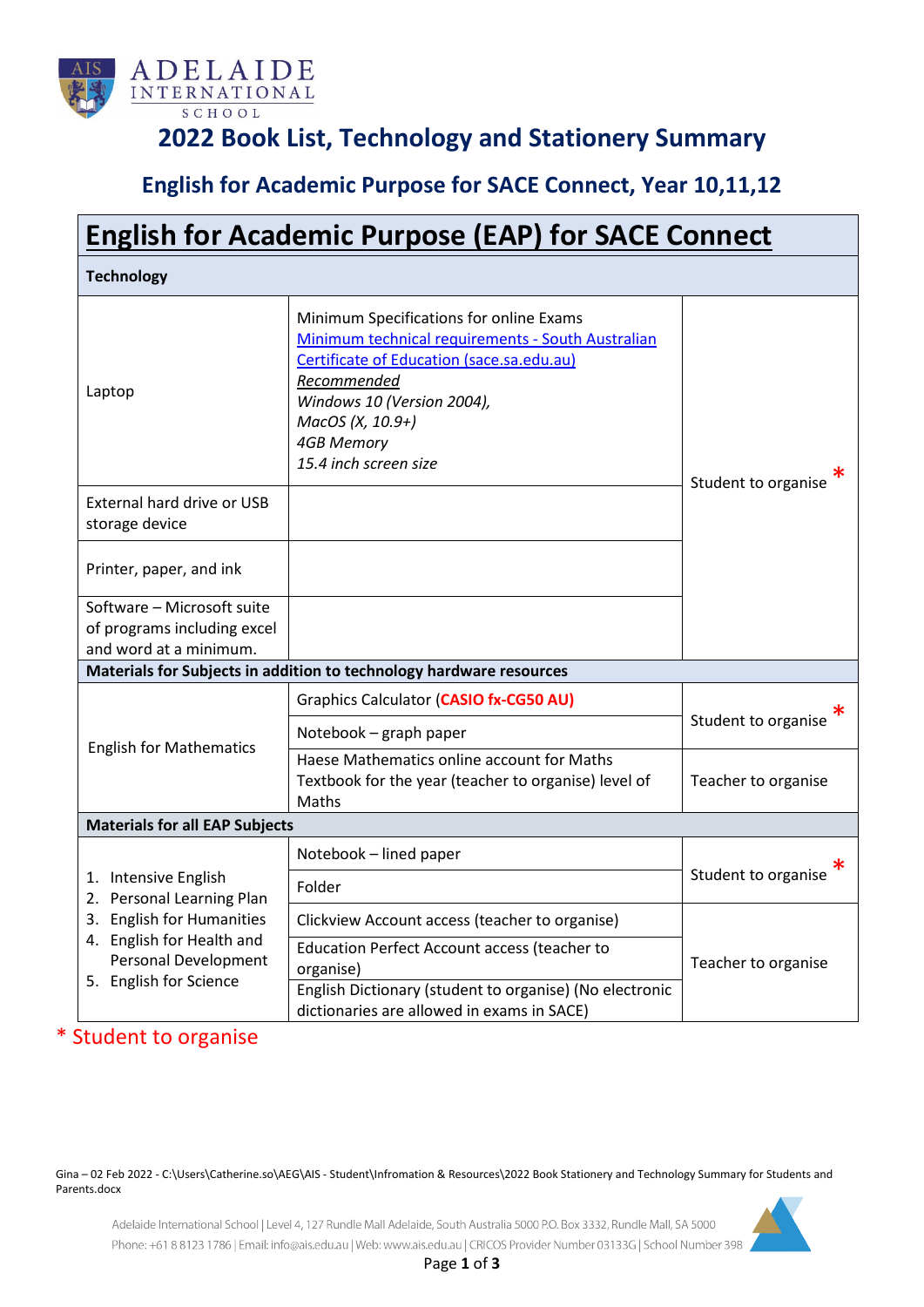



# **Year 11 (Stage 1 SACE)**

| <b>Technology</b>                      |                                                                                                                                                                                                                                                          |                     |
|----------------------------------------|----------------------------------------------------------------------------------------------------------------------------------------------------------------------------------------------------------------------------------------------------------|---------------------|
| Laptop<br>Headphones/ear buds          | Minimum Specifications for online Exams<br>Minimum technical requirements - South Australian<br>Certificate of Education (sace.sa.edu.au)<br>Recommended<br>Windows 10 (Version 2004),<br>MacOS (X, 10.9+)<br><b>4GB Memory</b><br>15.4 inch screen size | Student to organise |
| External hard drive or USB             |                                                                                                                                                                                                                                                          |                     |
| storage device                         |                                                                                                                                                                                                                                                          |                     |
| <b>Mathematics</b>                     | Graphics Calculator (CASIO fx-CG50 AU)                                                                                                                                                                                                                   | Student to organise |
|                                        | Haese Year 11 Mathematics online text                                                                                                                                                                                                                    | Teacher to organise |
|                                        |                                                                                                                                                                                                                                                          |                     |
| <b>Essential Mathematics</b>           | Graphics Calculator (CASIO fx-CG50 AU)                                                                                                                                                                                                                   | Student to organise |
|                                        | Haese Year 11 Essential Mathematics online text                                                                                                                                                                                                          | Teacher to organise |
|                                        |                                                                                                                                                                                                                                                          |                     |
| Personal Learning Plan                 | Notebook                                                                                                                                                                                                                                                 | Student to organise |
|                                        | Folder                                                                                                                                                                                                                                                   |                     |
|                                        |                                                                                                                                                                                                                                                          |                     |
| English as an Additional<br>Language   | Notebook                                                                                                                                                                                                                                                 | Student to organise |
|                                        | Folder                                                                                                                                                                                                                                                   |                     |
|                                        | <b>English Dictionary</b>                                                                                                                                                                                                                                |                     |
|                                        | No electronic dictionaries are allowed in exams                                                                                                                                                                                                          |                     |
|                                        |                                                                                                                                                                                                                                                          |                     |
| <b>Research Project</b>                | Notebook                                                                                                                                                                                                                                                 | Student to organise |
|                                        | Folder                                                                                                                                                                                                                                                   |                     |
|                                        | SACE Essentials - Research Project Book                                                                                                                                                                                                                  | Teacher to organise |
| ICT20120 - Certificate II in           | Notebook                                                                                                                                                                                                                                                 |                     |
| <b>Applied Digital</b><br>Technologies | Folder                                                                                                                                                                                                                                                   | Student to organise |

\* Student to organise

Gina – 02 Feb 2022 - C:\Users\Catherine.so\AEG\AIS - Student\Infromation & Resources\2022 Book Stationery and Technology Summary for Students and Parents.docx